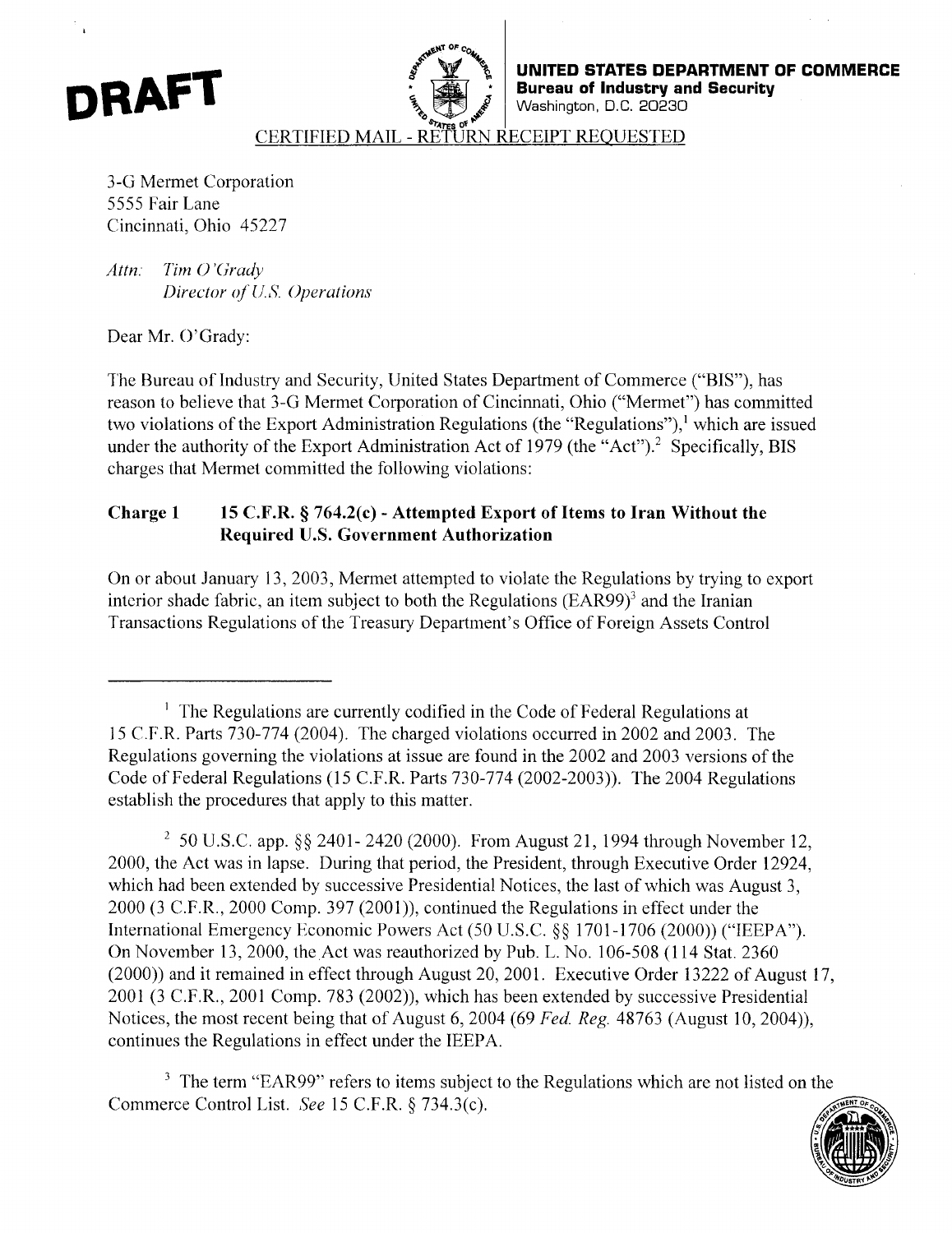3-G Mermet Corporation Charging **Letter**  [Page 2](#page-0-0) of 3

("OFAC"),<sup>4</sup> through France, to Iran without obtaining authorization from OFAC as required by Section 746.7 of the Regulations. In so doing, Mermet committed one violation of Section 764.2(c) of the Regulations.

### **Charge 2 15 C.F.R.** *5* **764.2(e)** - **Selling Items With Knowledge a Violation of the Regulations Would Occur**

Between on or about November 19,2002 and on or about January 13,2003, Mermet sold the interior shade fabric referenced in Charge One above with knowledge that a violation of the Regulations would occur. Specifically, Mermet sold the fabric when Mermet knew or had reason to know that its ultimate destination was Iran and that the required U.S. government authorization would not be obtained. In so doing, Mermet committed one violation of Section 764.2(e) of the Regulations.

Accordingly, Mermet is hereby notified that an administrative proceeding is instituted against it pursuant to Section 13(c) of the Act and Part 766 of the Regulations for the purpose of obtaining an order imposing administrative sanctions, including any or all of the following:

The maximum civil penalty allowed by law of  $$11,000$  per violation;<sup>5</sup>

Denial of export privileges; and/or

Exclusion from practice before BIS.

If Mermet fails to answer the charges contained in this letter within 30 days after being served with notice of issuance of this letter, that failure will be treated as a default. *See* 15 C.F.R. *\$5* 766.6 and 766.7. If Mermet defaults, the Administrative Law Judge may find the charges alleged in this letter are true without a hearing or further notice to Mermet. The Under Secretary of Commerce for Industry and Security may then impose up to the maximum penalty on each of the charges in this letter.

Mermet is further notified that it is entitled to an agency hearing on the record if it files a written demand for one with its answer. *See* 15 C.F.R. *5* 766.6. Mermet is also entitled to be represented by counsel or other authorized representative who has power of attorney to represent it. *See* 15 C.F.R. \$5 766.3(a) and 766.4.

See 31 C.F.R. \$ 560.204.

*See* 15 C.F.R. *5* 6.4(a)(2).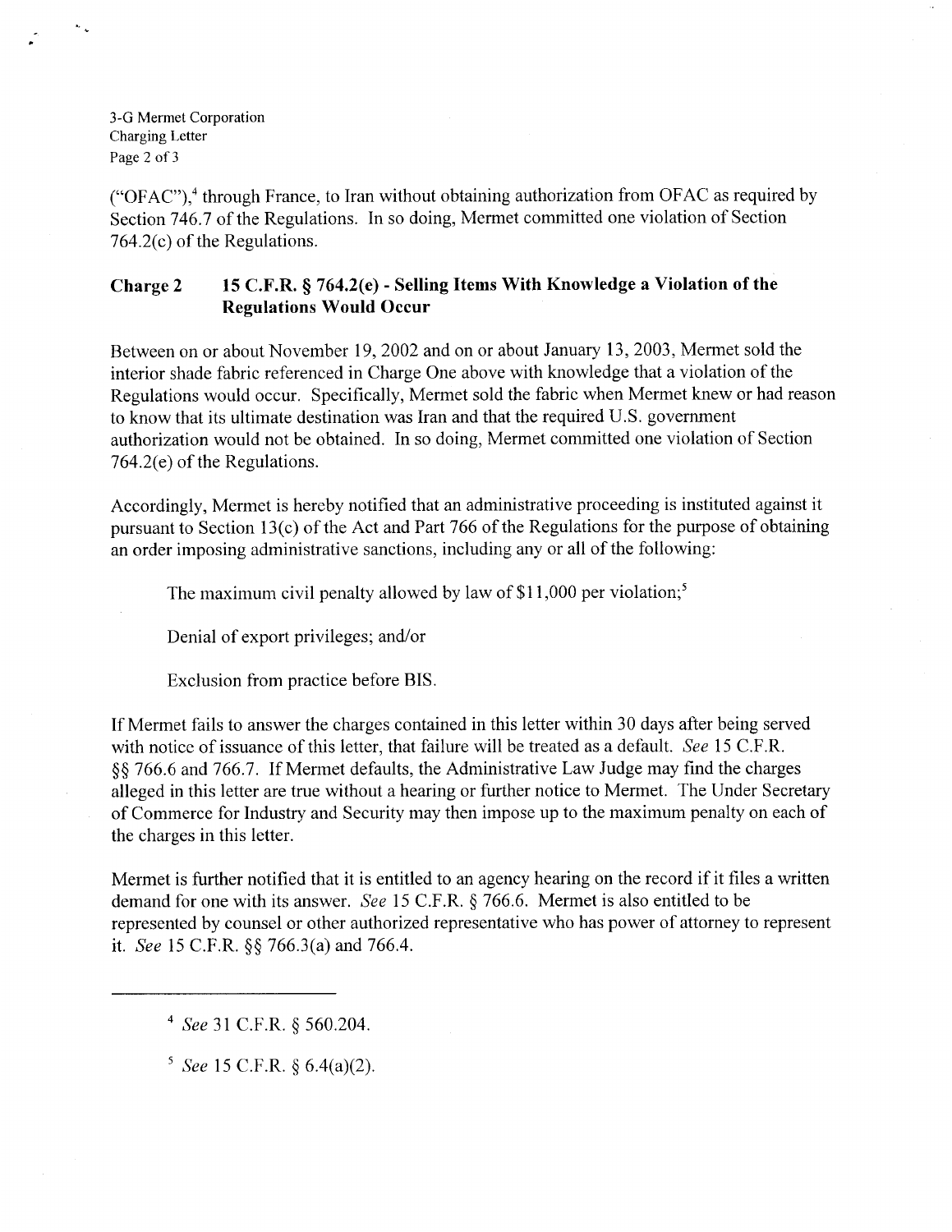3-G Mermet Corporation Charging Letter Page *3* of *3* 

The Regulations provide for settlement without a hearing. *See* 15 C.F.R. *5* 766.18. Should Mermet have a proposal to settle this case, Mermet or its representative should transmit it to the attorney representing BIS named below.

The U.S. Coast Guard is providing administrative law judge services in connection with the matters set forth in this letter. Accordingly, Mermet's answer must be filed in accordance with the instructions in Section 766.5(a) of the Regulations with:

U.S. Coast Guard ALJ Docketing Center 40 **S.** Gay Street Baltimore, Maryland 21202-4022

In addition, a copy of Mermet's answer must be served on BIS at the following address:

Chief Counsel for Industry and Security Attention: David C. Recker Room H-3839 IJnited States Department of Commerce 14th Street and Constitution Avenue, N.W. Washington, D.C. 20230

David C. Recker is the attorney representing BIS in this case; any communications that Mermet may wish to have concerning this matter should occur through him. Mr. Recker may be contacted by telephone at (202) 482-5301.

Sincerely,

Acting Director Office of Export Enforcement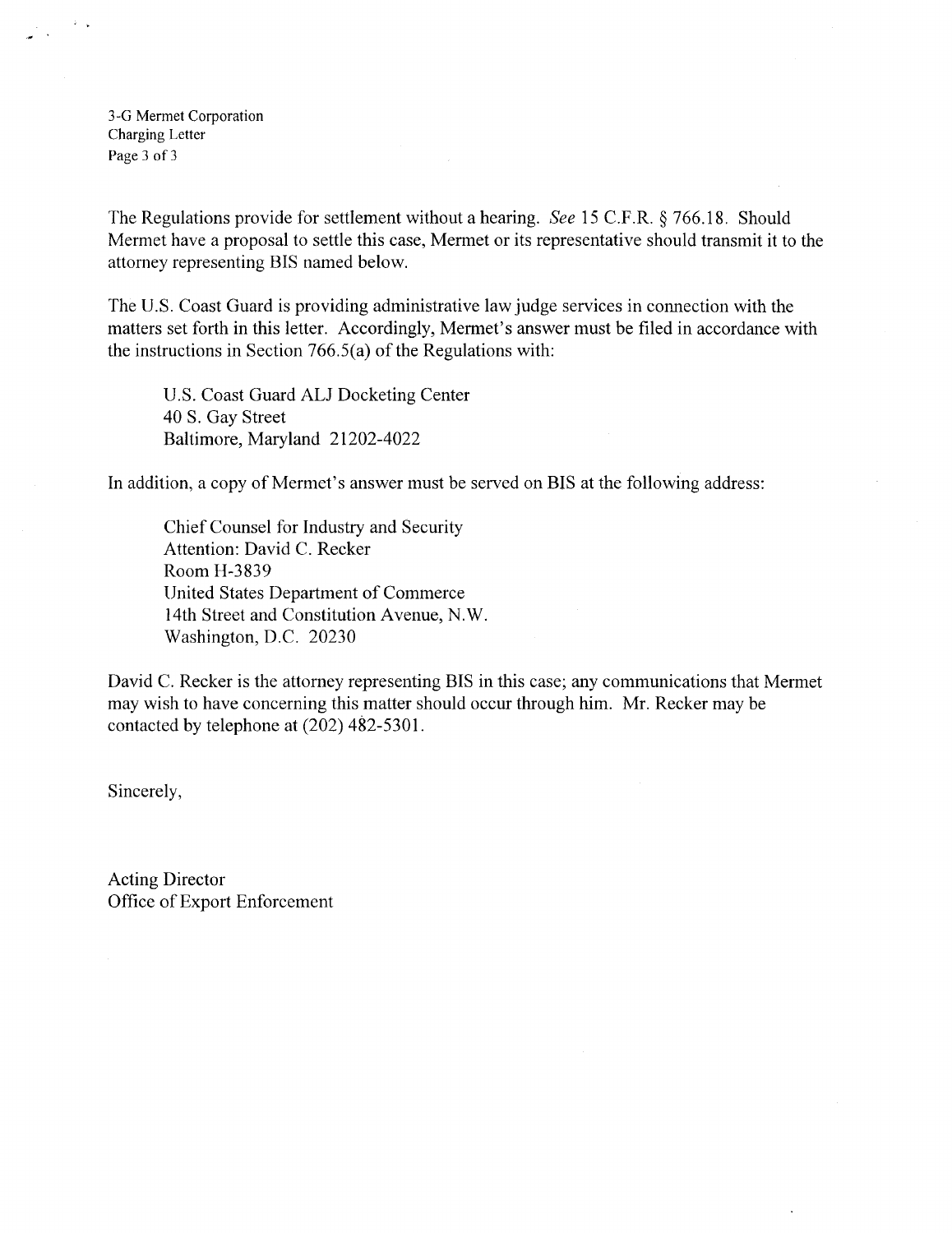# UNITED STATES DEPARTMENT OF COMMERCE BUREAU OF INDUSTRY AND SECURITY WASHINGTON, D.C. 20230

In the Matter of:

3-G Mermet Corporation *5555* Fair Lane Cincinnati, Ohio 45227,

Respondent.

#### SETTLEMENT AGREEMENT

This Settlement Agreement ("Agreement") is made by and between Respondent, 3-G

Mermet Corporation ("3-G Mermet"), and the Bureau of Industry and Security, United States

Department of Commerce ("BIS") (collectively referred to as "Parties"), pursuant to Section

766.18(a) of the Export Administration Regulations (currently codified at 15 C.F.R. Parts 730-

774 (2004)) ("Regulations"),<sup>1</sup> issued pursuant to the Export Administration Act of 1979, as

amended (50 U.S.C. app. **\$9** 2401-2420 (2000)) ("Act"),2

<sup>&</sup>lt;sup>1</sup> The charged violations occurred in 2002 and 2003. The Regulations governing the violations at issue are found in the 2002 and 2003 versions of the Code of Federal Regulations (1 *5* C.F.R. Parts 730-774 (2002-2003)). The 2004 Regulations establish the procedures that apply to this matter.

<sup>&</sup>lt;sup>2</sup> From August 21, 1994 through November 12, 2000, the Act was in lapse. During that period, the President, through Executive Order 12924, which had been extended by successive Presidential Notices, the last of which was August 3, 2000 (3 C.F.R., 2000 Comp. 397 (2001)), continued the Regulations in effect under the International Emergency Economic Powers Act (50 U.S.C. **\$9** 1701-1706 (2000)) ("IEEPA"). On November 13,2000, the Act was reauthorized and it remained in effect through August 20, 2001. Since August 21, 2001, the Act has been in lapse and the President, through Executive Order 13222 of August 17,2001 (3 C.F.R., 2001 Comp. 783 (2002), as extended by the Notice of August 6,2004 (69 *Fed. Reg.* 48763 (August 10, 2004)), has continued the Regulations in effect under the IEEPA.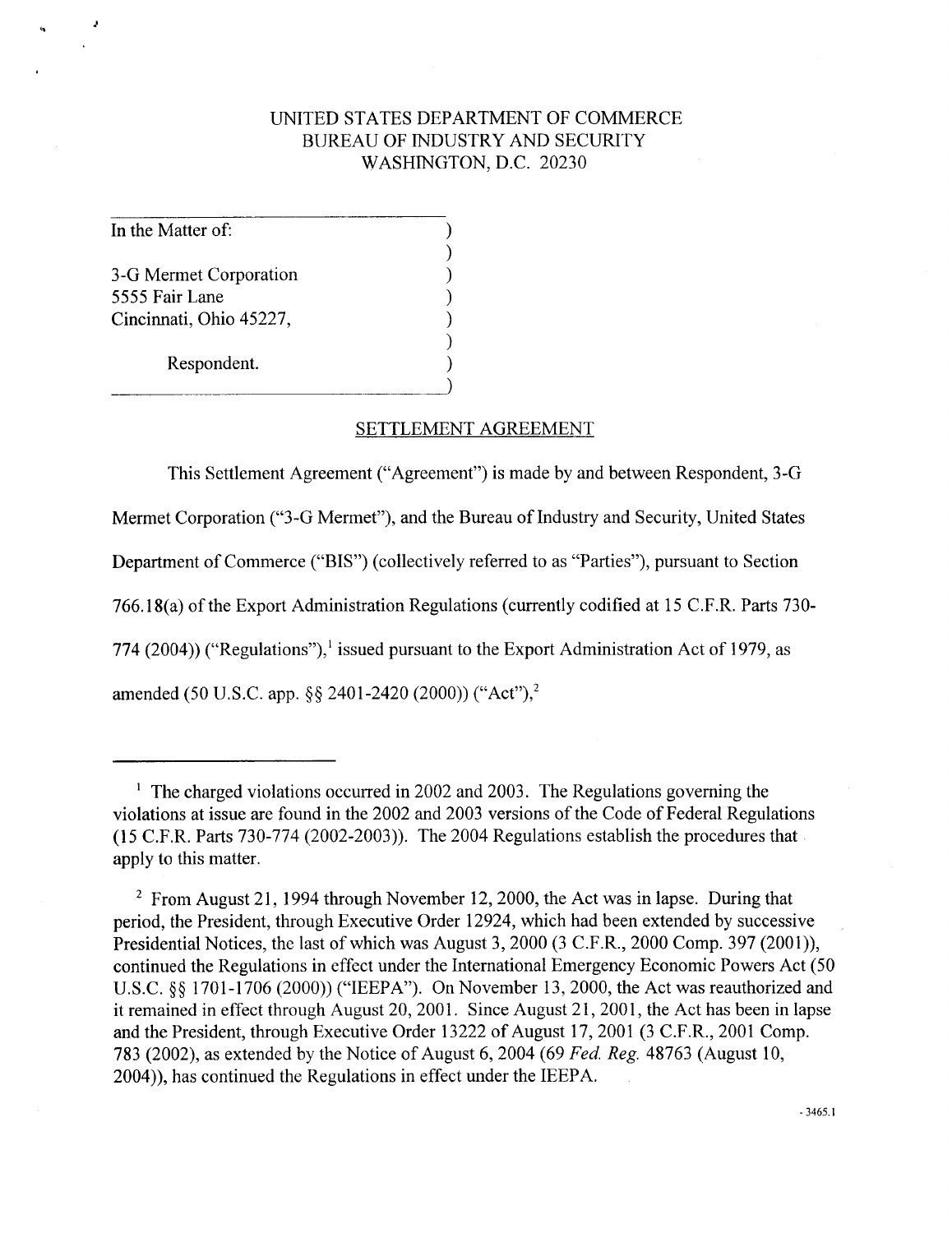.

÷.

WHEREAS, BIS has notified 3-G Mermet of its intention to initiate an administrative proceeding against 3-G Mermet, pursuant to the Act and the Regulations;

WHEREAS, BIS has issued a proposed charging letter to 3-G Mermet that alleged that **3-G** Mermet committed two violations of the Regulations, specifically:

- 1. *One Violation of I5 C.F. R.* j *764.2(c) Attempted Export of Items to Iran Without the Required US. Government Authorization:* On or about January 13, 2003, 3-G Mermet attempted to violate the Regulations by trying to export interior fabric shade, an item subject to both the Regulations and the Iranian Transactions Regulations of the Treasury Department's Office of Foreign Assets Control ("OFAC"), through France to Iran without obtaining authorization from OFAC as required by Section 746.7 of the Regulations.
- 2. *One Violation of 15 C.F.R.* j *764.2(e) Selling Items With Knowledge a Violation of the Regulations Would Occur;* Between on or about November 19,2002 and on or about January 13, 2003, 3-G Mermet sold the interior fabric shade referenced above with knowledge that a violation of the Regulations would occur. Specifically, 3-G Mermet sold the fabric when 3-Mermet knew or had reason to know that its ultimate destination was Iran and that the required U.S. government authorization would not be obtained.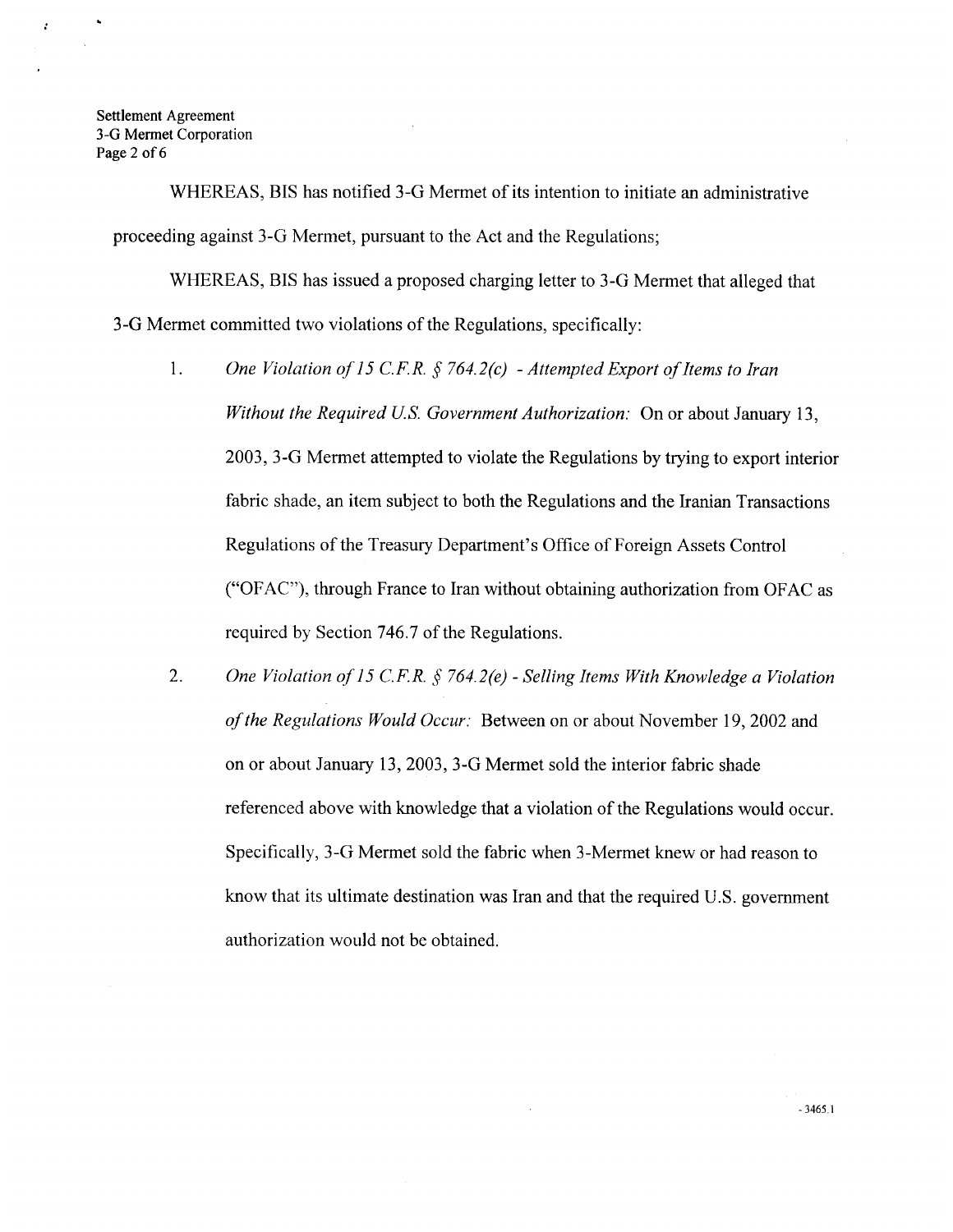Settlement Agreement *3-G* Mermet Corporation Page 3 of 6

> WHEREAS, 3-G Mermet has reviewed the proposed charging letter and is aware of the allegations made against it and the administrative sanctions which could be imposed against it if the allegations are found to be true;

WHEREAS, 3-G Mermet hlly understands the terms of this Agreement and the Order ("Order") that the Assistant Secretary of Commerce for Export Enforcement will issue if she approves this Agreement as the final resolution of this matter;

WHEREAS, 3-G Mermet enters into this Agreement voluntarily and with full knowledge **of** its rights;

WHEREAS, 3-G Mermet states that no promises or representations have been made to it other than the agreements and considerations herein expressed;

WHEREAS, 3-G Mermet neither admits nor denies the allegations contained in the proposed charging letter;

WHEREAS, 3-G Mermet wishes to settle and dispose of all matters alleged in the proposed charging letter by entering into this Agreement; and

WHEREAS, 3-G Mermet agrees to be bound by the Order, if entered;

NOW THEREFORE, the Parties hereby agree as follows:

1. BIS has jurisdiction over 3-G Mermet, under the Regulations, in connection with the matters alleged in the proposed charging letter.

2. The following sanctions shall be imposed against 3-G Mermet in complete settlement of the violations of the Regulations set forth in the proposed charging letter:

- **3465.1**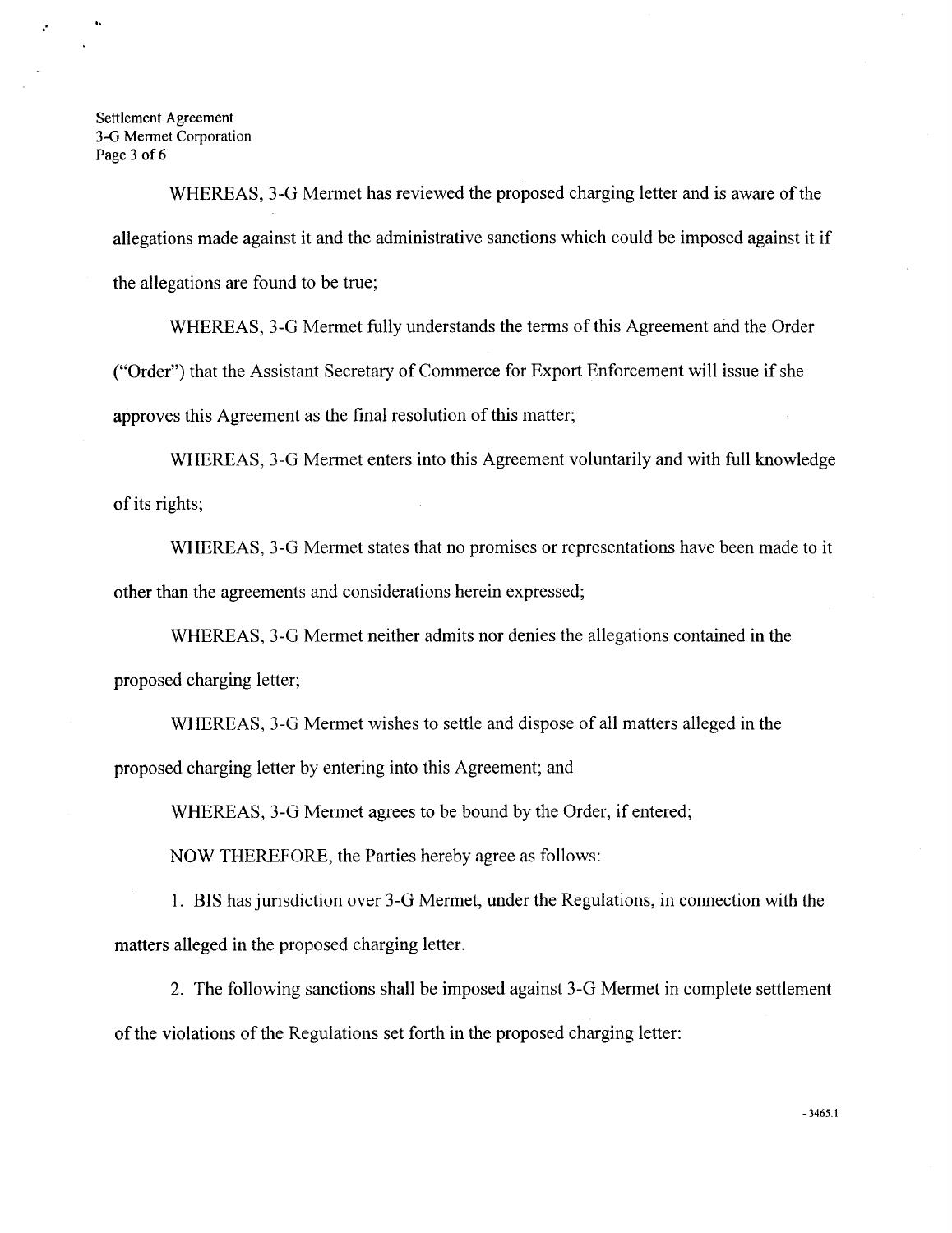Settlement Agreement *3-G* Mermet Corporation **Page 4 of** *6* 

- a. 3-G Mermet shall be assessed a civil penalty in the amount of \$17,500, which shall be paid to the U.S. Department of Commerce within 30 days from the date of entry of the Order;
- b. The timely payment of the civil penalty agreed to in paragraph 2.a. is hereby made a condition to the granting, restoration, or continuing validity of any export license, License Exception, permission, or privilege granted, or to be granted, to 3-G Mermet. Failure to make timely payment of the civil penalty set forth above shall result in the denial of all of 3-G Mermet's export privileges for a period of one year from the date of imposition of the penalty.
- c. 3-G Mermet shall implement an Export Management System not later than 12 months from the date of entry of the Order. Said Export Management System shall be in substantial compliance with the Export Management Systems Guidelines, which are available from the BIS web site at **[http://www.bis.doc.gov/ExportManagementSystems/EMSGuidelines.htm](http://www.bis.doc.gov/ExportManagementSystems/EMSGuidelines.html)l,** which are incorporated herein by reference. **A** copy of said Export Management System shall be transmitted to the Office of Export Enforcement, U.S. Department of Commerce, 3 **8** 1 Elden Street, Herndon, Virginia, 20 170, not later than October 15, 2005.

3. Subject to the approval of this Agreement pursuant to paragraph **8** hereof, 3-G Mermet hereby waives all rights to further procedural steps in this matter (except with respect to any alleged violations of this Agreement or the Order, if entered), including, without limitation, any

- **3465.1**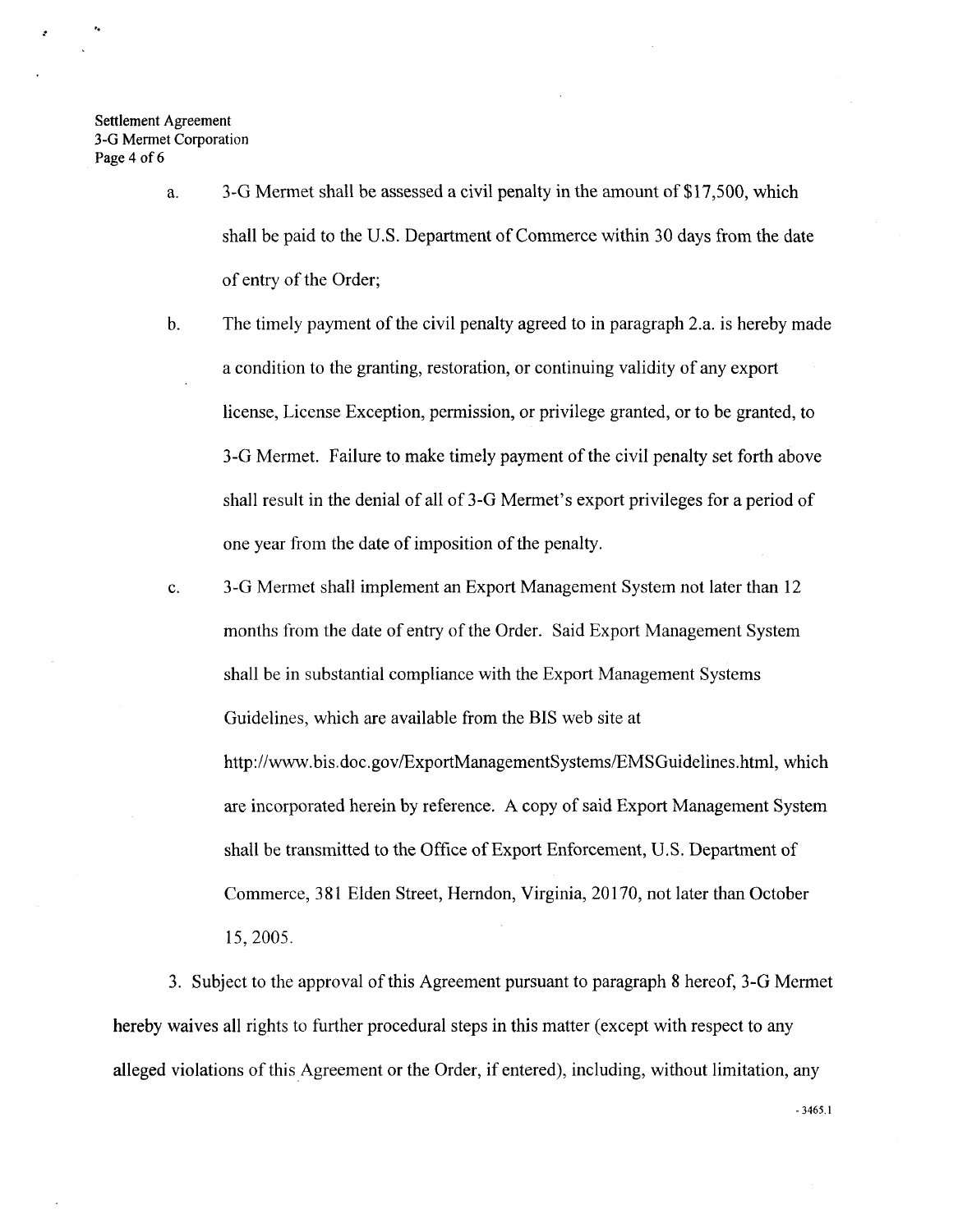Settlement Agreement *3-G* Mermet Corporation Page *5* of **6** 

right to: (a) an administrative hearing regarding the allegations in the proposed charging letter; (b) request a refund of any civil penalty paid pursuant to this Agreement and the Order, if entered; (c) request any relief from the Order, if entered, including without limitation relief from the terms of a denial order under 15 C.F.R.  $\S$  764.3(a)(2); and (d) seek judicial review or otherwise contest the validity of this Agreement or the Order, if entered.

**4.** Upon entry of the Order and timely payment of the \$17,500 civil penalty, BIS will not initiate any further administrative proceeding against 3-G Mermet in connection with any violation of the Act or the Regulations arising out of the transactions identified in the proposed charging letter.

5. BIS will make the proposed charging letter, this Agreement, and the Order, if entered, available to the public.

6. This Agreement is for settlement purposes only. Therefore, if this Agreement is not accepted and the Order is not issued by the Assistant Secretary of Commerce for Export Enforcement pursuant to Section 766.18(a) of the Regulations, no Party may use this Agreement in any administrative or judicial proceeding and the Parties shall not be bound by the terms contained in this Agreement in any subsequent administrative or judicial proceeding.

7. No agreement, understanding, representation or interpretation not contained in this Agreement may be used to vary or otherwise affect the terms of this Agreement or the Order, if entered, nor shall this Agreement serve to bind, constrain, or otherwise limit any action by any other agency or department of the United States Government with respect to the facts and circumstances addressed herein.

**3465.1**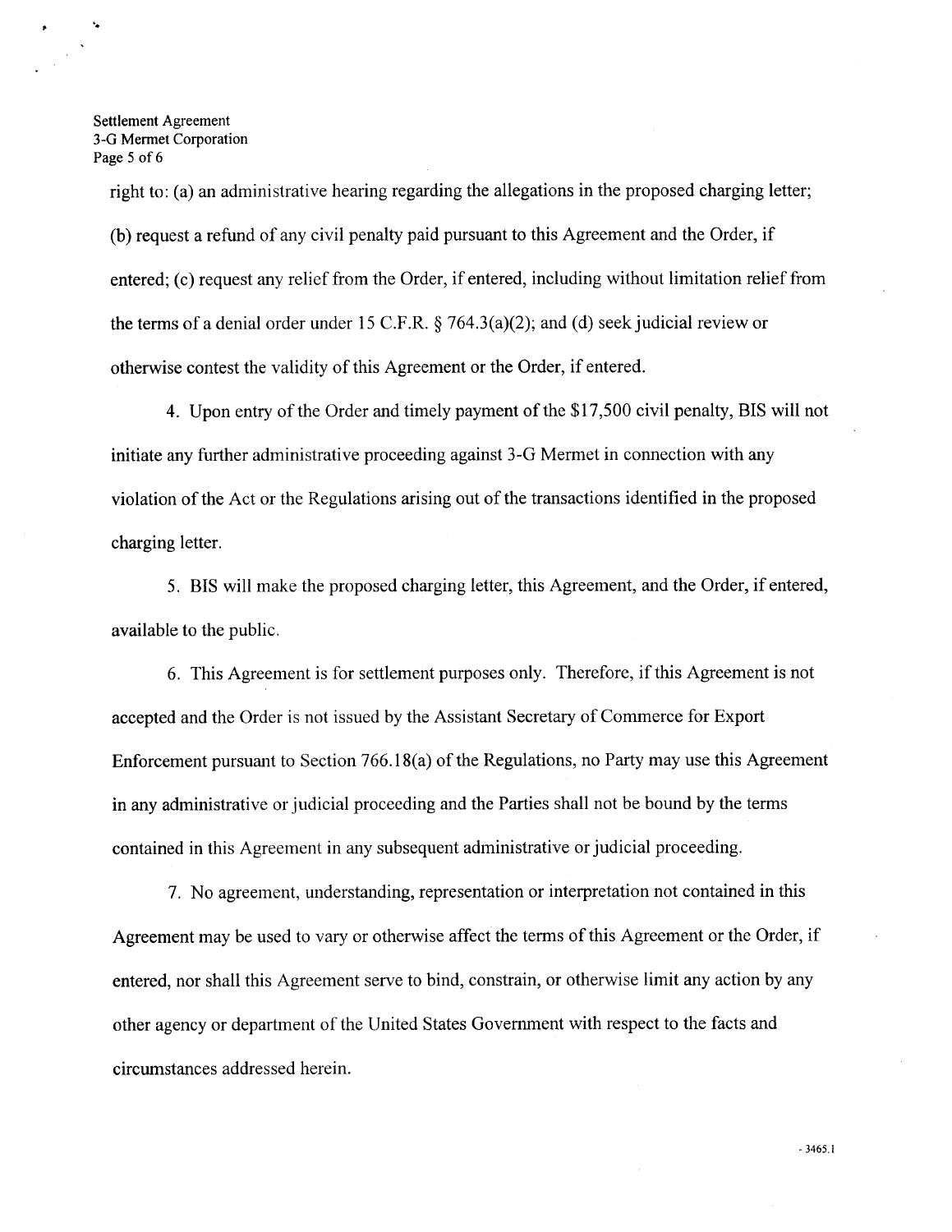**Settlement Agreement 3-G Mermet Corporation Page** *6* of *6* 

 $\hat{\mathbf{z}}$ 

**8.** This Agreement shall become binding on BIS only if the Assistant Secretary of Commerce for Export Enforcement approves it by entering the Order, which will have the same Source the Ball Become binding on BIS only if the Assistant Secretary of<br>
8. This Agreenton shall become binding on BIS only if the Assistant Secretary of<br>
Commerce for Export Enforcement approves it by entering Be Order,

force and effect as a decision and order issued after a full administrative hearing on the record.

**9.** Each signatory affirms that he has authority to enter into this Settlement Agreement

and to bind his respective party to the terms and conditions set forth herein.

BUREAU OF INDUSTRY AND SECURITY 3-G MERMET CORPORATION U.S. DEPARTMENT OF COMMERCE

Office of Export Enforcement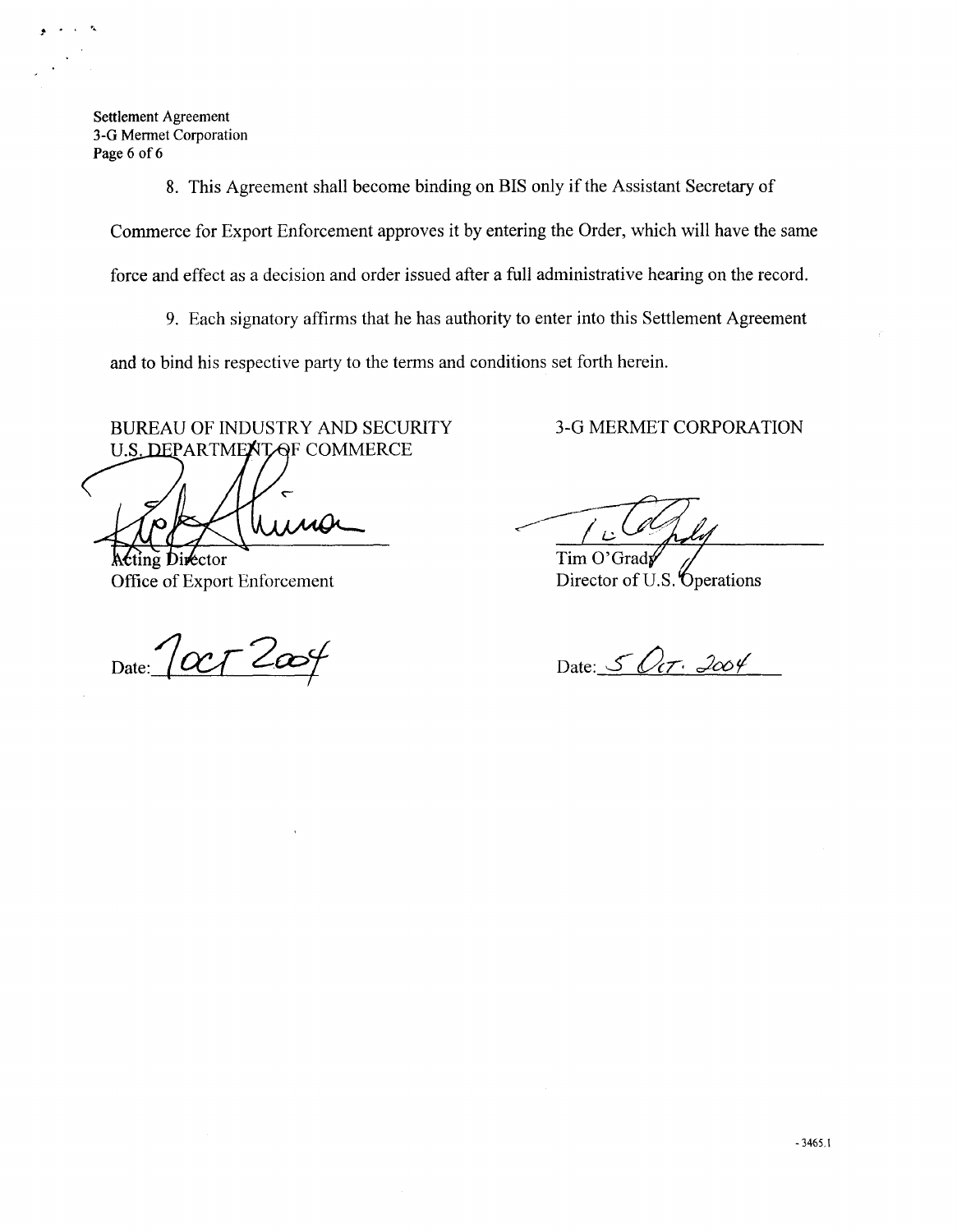## UNITED STATES DEPARTMENT OF COMMERCE BUREAU OF INDUSTRY AND SECURITY WASHINGTON, D.C. 20230

(

1

 $\mathcal{F}_{\mathcal{A}}$ 

In the Matter of: 2008

3-G Mermet Corporation (1995)<br>5555 Fair Lane (1996) 5555 Fair Lane (1995)<br>Cincinnati, Ohio 45227. Cincinnati, Ohio 45227,

Respondent.

### ORDER RELATING TO 3-G MERMET CORPORATION

The Bureau of Industry and Security, United States Department of Commerce ("BIS") having notified 3-G Mermet Corporation ("3-G Mermet") of its intention to initiate an administrative proceeding against 3-G Mermet pursuant to Section 766.3 of the Export Administration Regulations (currently codified at 15 C.F.R. Parts 730-774 (2004)) ("Regulations"), and Section 13(c) of the Export Administration Act of 1979, as amended (50 U.S.C. app.  $\S$ § 2401-2420 (2000)) ("Act"),<sup>2</sup> based on the proposed charging letter issued to 3-G Mermet that alleged that 3-G Mermet committed two violations of the Regulations. Specifically, the charges are:

<sup>&#</sup>x27; The charged violations occurred in 2002 and 2003. The Regulations governing the violations at issue are found in the 2002 and 2003 versions of the Code of Federal Regulations (1 5 C.F.R. Parts 730-774 (2002-2003)). The 2004 Regulations establish the procedures that apply to this matter.

<sup>&</sup>lt;sup>2</sup> From August 21, 1994 through November 12, 2000, the Act was in lapse. During that period, the President, through Executive Order 12924, which had been extended by successive Presidential Notices, the last of which was August 3,2000 (3 C.F.R., 2000 Comp. 397 (2001)), continued the Regulations in effect under the International Emergency Economic Powers Act (50 U.S.C. *\$5* 1701-1706 (2000)) ("IEEPA"). On November 13, 2000, the Act was reauthorized and it remained in effect through August 20,2001. Since August 21,2001, the Act has been in lapse and the President, through Executive Order 13222 of August 17,2001 (3 C.F.R., 2001 Comp. 783 (2002)), as extended by the Notice of August 6,2004 (69 *Fed. Reg.* 48763 (August 10, 2004)), has continued the Regulations in effect under the IEEPA.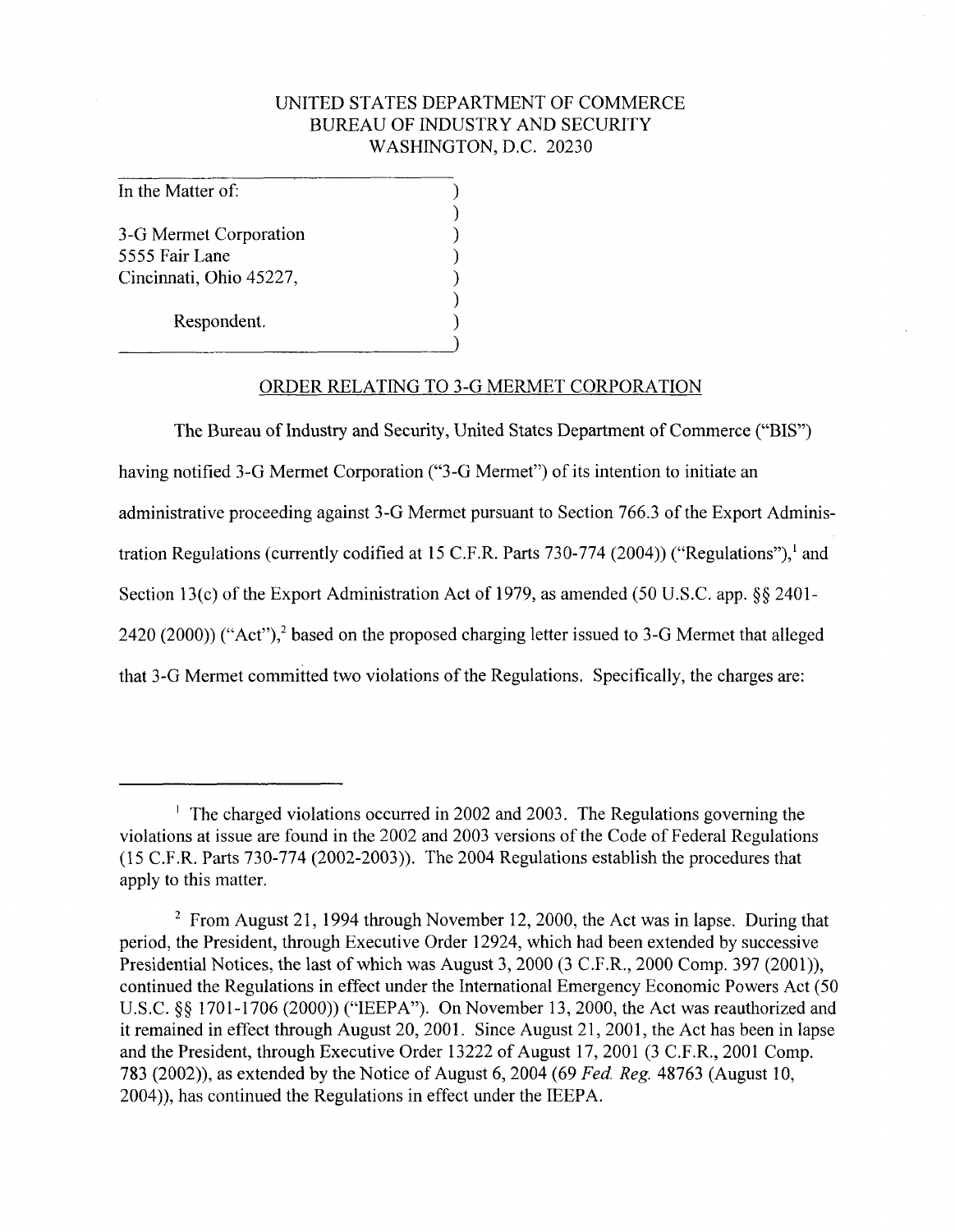- 1. *One Violation of 15 C.F.R. § 764.2(c) Attempted Export of Items to Iran Without the Required US. Government Authorization:* On or about January 13, 2003, 3-G Mermet attempted to violate the Regulations by trying to export interior fabric shade, an item subject to both the Regulations and the Iranian Transactions Regulations of the Treasury Department's Office of Foreign Assets Control ("OFAC"), through France to Iran without obtaining authorization from OFAC as required by Section 746.7 of the Regulations.
- *One Violation of 15 C.F.R.* § *764.2(e) Selling Items With Knowledge a Violation of the Regulations Would Occur:* Between on or about November 19,2002 and on or about January 13,2003,3-G Mermet sold the interior fabric shade 2. referenced above with knowledge that a violation of the Regulations would occur. Specifically, 3-G Mennet sold the fabric when 3-Mermet knew or had reason to know that its ultimate destination was Iran and that the required U.S. government authorization would not be obtained.

BIS and 3-G Mermet having entered into a Settlement Agreement pursuant to Section 766.18(a) of the Regulations whereby they agreed to settle this matter in accordance with the terms and conditions set forth therein, and the terms of the Settlement Agreement having been approved by me;

### IT IS THEREFORE ORDERED:

FIRST, that a civil penalty of \$17,500 is assessed against 3-G Mermet which shall be paid to the U.S. Department of Commerce within 30 days from the date of entry of this Order. Payment shall be made in the manner specified in the attached instructions.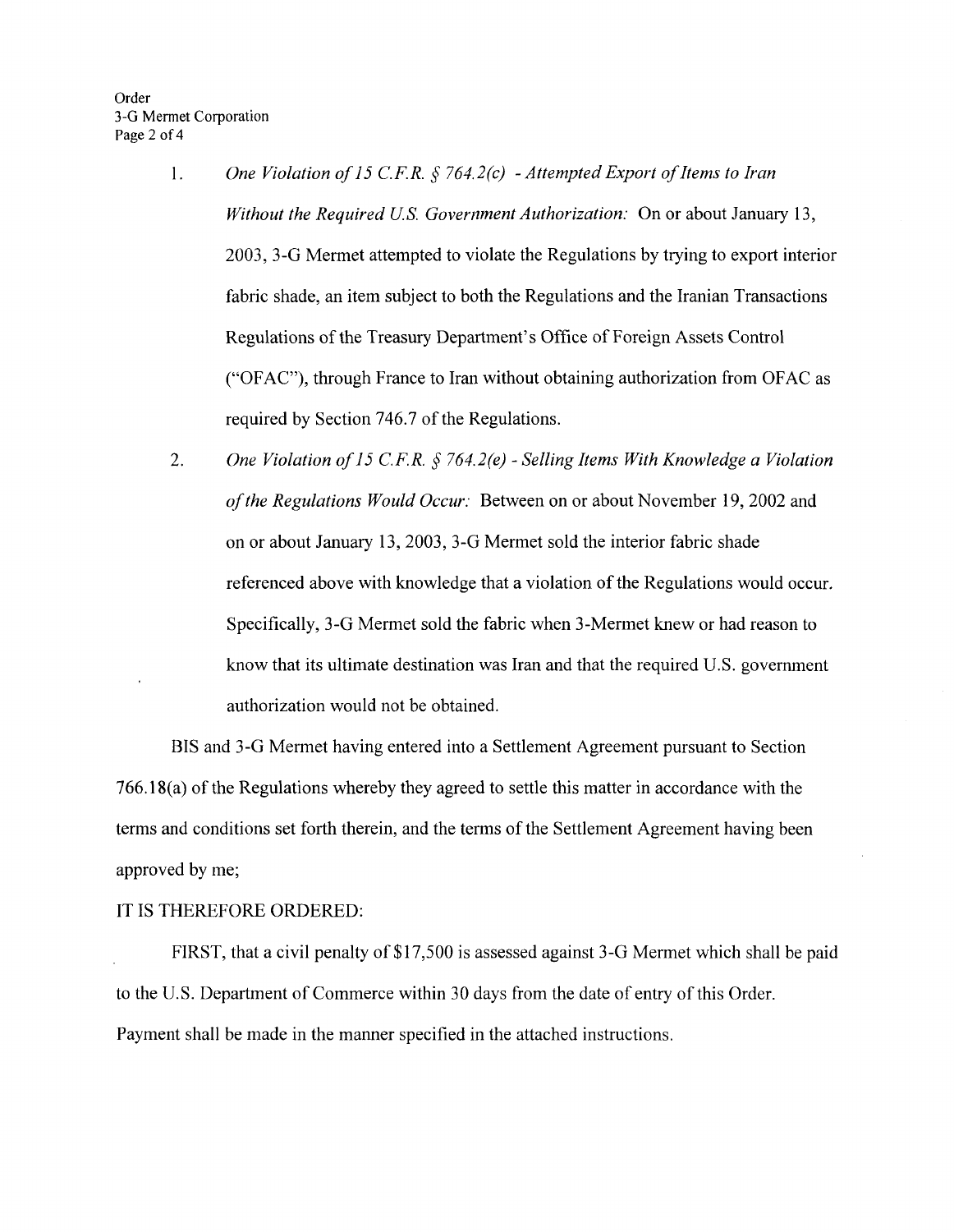Order *3-G* Mermet Corporation Page 3 of 4

SECOND, that, pursuant to the Debt Collection Act of 1982, as amended (31 U.S.C. *\$5* 3701-3720E (2000)), the civil penalty owed under this Order accrues interest as more fully described in the attached Notice, and, if payment is not made by the due date specified herein, 3-G Mermet will be assessed, in addition to the full amount of the civil penalty and interest, a penalty charge and an administrative charge, as more fully described in the attached Notice.

THIRD, that the timely payment of the civil penalty set forth above is hereby made a condition to the granting, restoration, or continuing validity of any export license, License Exception, permission, or privilege granted, or to be granted, to 3-G Mermet. Accordingly, if 3-G Mermet should fail to pay the civil penalty in a timely manner, the undersigned may enter an Order denying all of 3-G Mermet's export privileges for a period of one year from the date of entry of this Order.

FOURTH, that 3-G Mermet shall implement an Export Management System not later than 12 months from the date of entry of this Order. Said Export Management System shall be in substantial compliance with the Export Management Systems Guidelines, which are available from the BIS web site at

[http://www.](http://www) **bis.doc.gov/ExportManagementSystems/EMSGuidelines.html,** and which are incorporated into the Settlement Agreement by reference. A copy of said Export Management System shall be transmitted to the Office of Export Enforcement, U.S. Department of Commerce, 381 Elden Street, Herndon, Virginia, 20170, not later than October 15,2005.

FIFTH, that the proposed charging letter, the Settlement Agreement, and this Order shall be made available to the public.